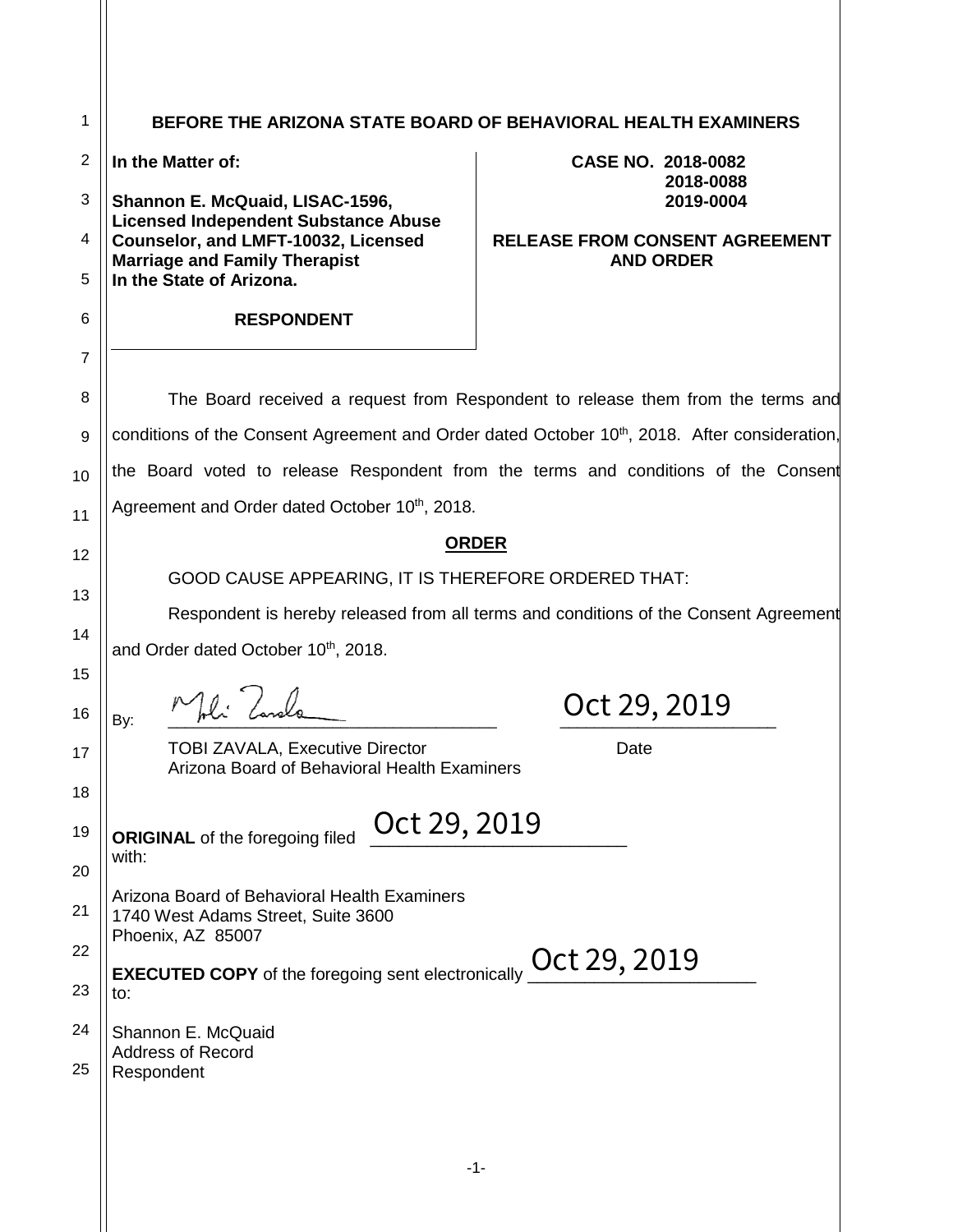|  | BEFORE THE ARIZONA BOARD |  |
|--|--------------------------|--|
|  |                          |  |

# OF BEHAVIORAL HEALTH EXAMINERS

In the Matter of:

 $\mathbf{1}$ 

 $\overline{2}$ 

3

 $\overline{7}$ 

8

9

 $10$ 

11

 $12$ 

 $13$ 

 $14$ 

15

16

17

18

19

20

21

22

23

24

4 Shannon E. McQuaid, LISAC-1596, Licensed Independent Substance Abuse Counselor, AND LMFT-10032, 5 Licensed Marriage and Family Therapist. 6 In the State of Arizona.

## **RESPONDENT**

**CASE NOS, 2018-0082** 2018-0088 2019-0004

## **CONSENT AGREEMENT**

f

In the interest of a prompt and speedy settlement of the above captioned matter, consistent with the public interest, statutory requirements and responsibilities of the Arizona State Board of Behavioral Health Examiners ("Board"), and pursuant to A.R.S. §§ 32-3281(F) and 41-1092.07(F)(5). Shannon E. McQuaid ("Respondent") and the Board enter into this Consent Agreement, Findings of Fact, Conclusions of Law and Order ("Consent Agreement") as a final disposition of this matter.

### **RECITALS**

Respondent understands and agrees that:

Any record prepared in this matter, all investigative materials prepared or  $\mathbf{1}$ . received by the Board concerning the allegations, and all related materials and exhibits may be retained in the Board's file pertaining to this matter.

 $2.$ Respondent has the right to a formal administrative hearing at which Respondent can present evidence and cross examine the State's witnesses. Respondent hereby irrevocably waives their right to such formal hearing concerning these allegations and irrevocably waives their right to any rehearing or judicial review relating to the allegations contained in this Consent Agreement.

 $-1-$ 

25

 $\overline{\phantom{a}}$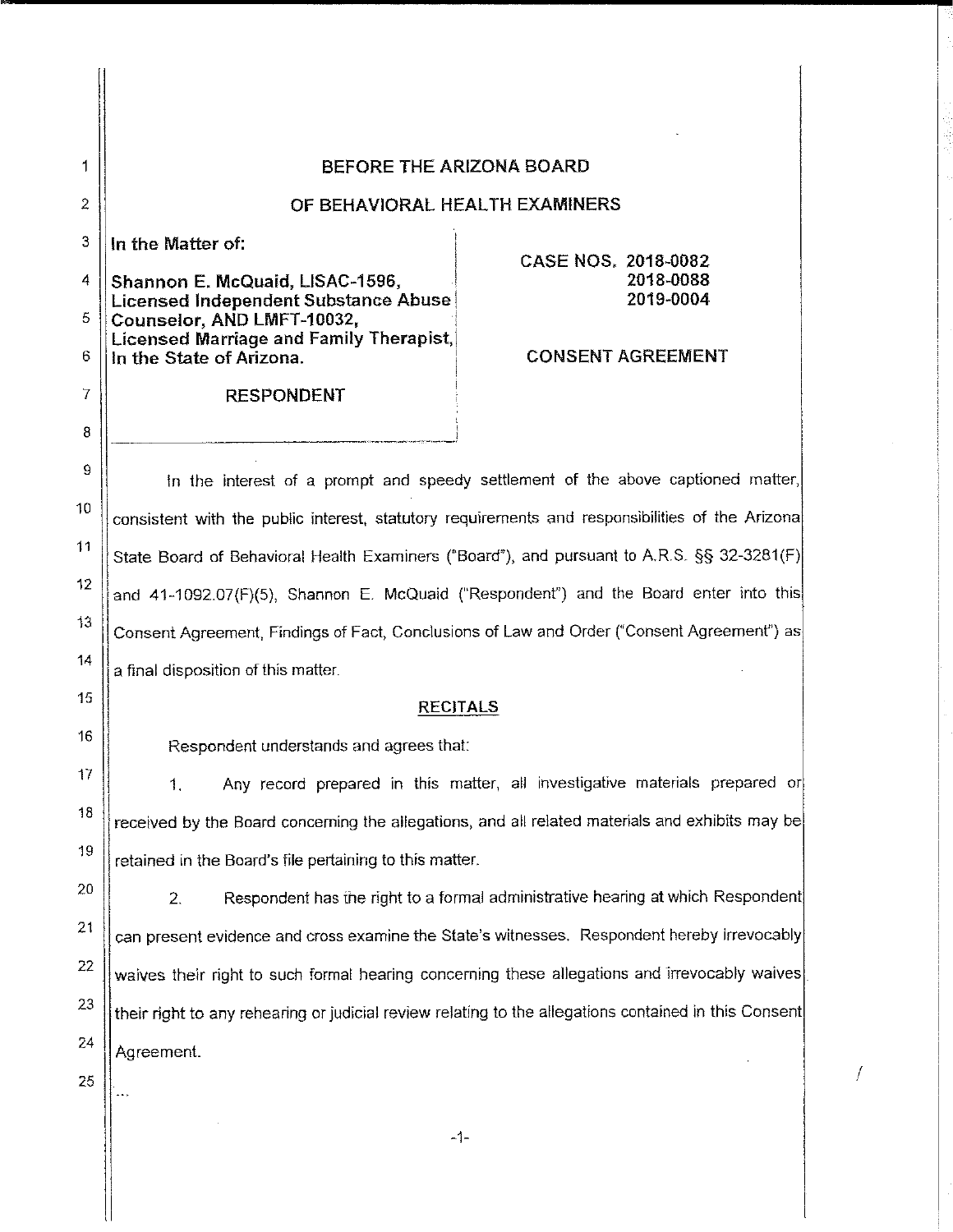Respondent has the right to consult with an attorney prior to entering into this 3. Consent Agreement. 2

 $\mathbf{1}$ 

Respondent acknowledges and agrees that upon signing this Consent  $\overline{4}$ . 3 Agreement and returning it to the Board's Executive Director, Respondent may not revoke their 4 acceptance of this Consent Agreement or make any modifications to it. Any modification of this 5 original document is ineffective and void unless mutually approved by the parties in writing. 6

The findings contained in the Findings of Fact portion of this Consent Agreement  $\overline{7}$ 5. are conclusive evidence of the facts stated herein and may be used for purposes of determining 8 sanctions in any future disciplinary matter. 9

This Consent Agreement is subject to the Board's approval, and will be effective  $6.$ 10 only when the Board accepts it. In the event the Board in its discretion does not approve this  $11$ Consent Agreement, this Consent Agreement is withdrawn and shall be of no evidentiary value,  $12$ nor shall it be relied upon or introduced in any disciplinary action by any party hereto, except 13 that Respondent agrees that should the Board reject this Consent Agreement and this case  $14$ proceeds to hearing, Respondent shall assert no claim that the Board was prejudiced by its 15 review and discussion of this document or of any records relating thereto. 16

Respondent understands that once the Board approves and signs this Consent  $7<sub>1</sub>$  $17$ Agreement, it is a public record that may be publicly disseminated as a formal action of the 18 Board, and that it shall be reported as required by law to the National Practitioner Data Bank. 19

Respondent further understands that any violation of this Consent Agreement 8. 20 constitutes unprofessional conduct pursuant to A.R.S. § 32-3251(16)(n) and may result in  $21$ disciplinary action pursuant to A.R.S. § 32-3281. 22

The Board therefore retains jurisdiction over Respondent and may initiate 9. 23 disciplinary action against Respondent if it determines that they have failed to comply with the 24 terms of this Consent Agreement or of the practice act. 25

 $-2-$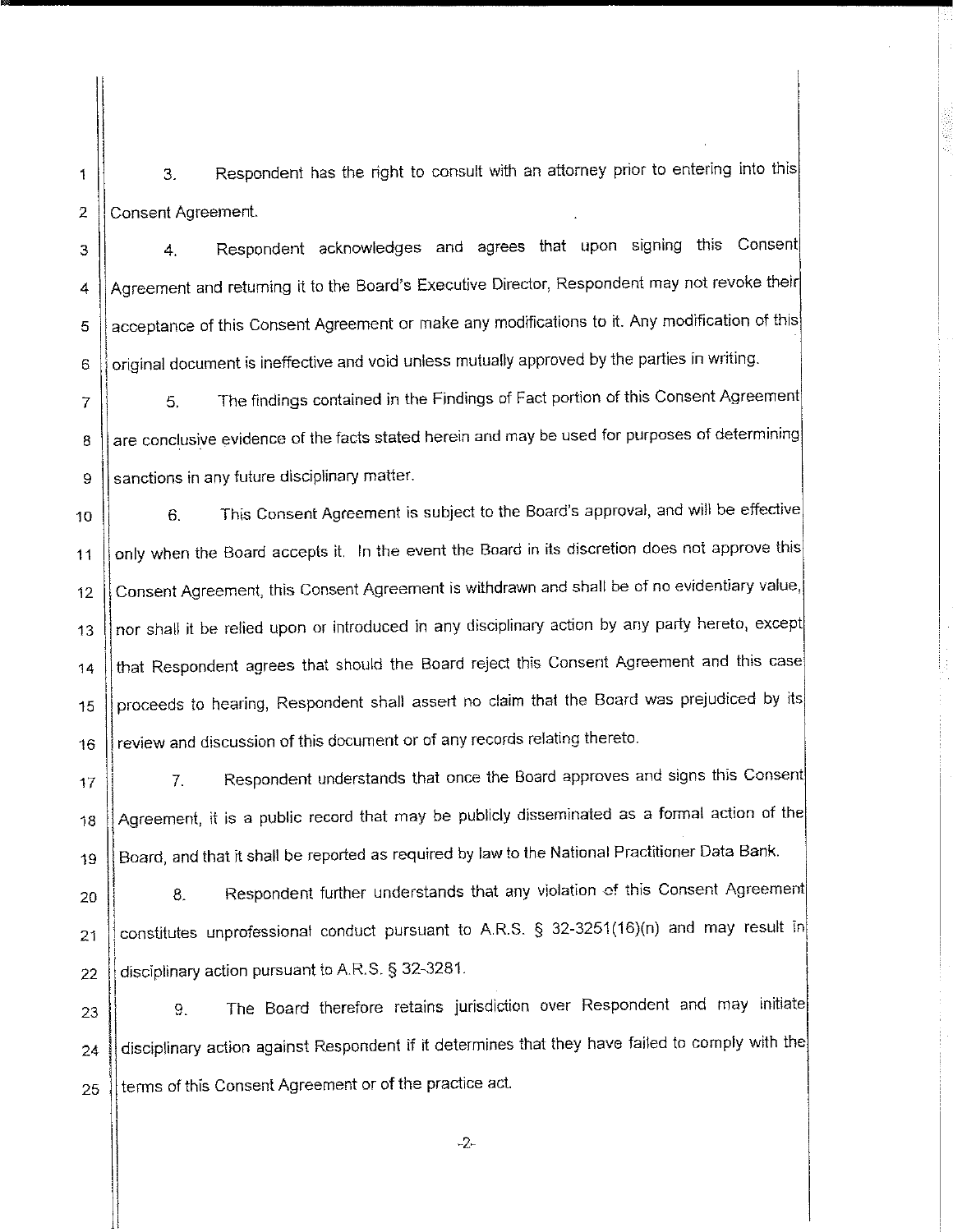| 1  | The Board issues the following Findings of Fact, Conclusions of Law and Order:                     |
|----|----------------------------------------------------------------------------------------------------|
| 2  | <b>FINDINGS OF FACT</b>                                                                            |
| 3  | Respondent is the holder of License Nos. LISAC-1596 and LMFT-10032 for the<br>1.                   |
| 4  | practice of substance abuse counseling and marriage and family therapy in Arizona.                 |
| 5  | Case No. 2018-0082                                                                                 |
| 6  | From 05/15 - 06/17, Respondent provided clinical supervision to an applicant<br>2.                 |
| 7  | ("Applicant") for Licensed Professional Counselor.                                                 |
| 8  | In 08/17, Applicant submitted her LPC application to the Board.<br>3.                              |
| 9  | In accordance with that application, Respondent signed and submitted<br>4.                         |
| 10 | verification forms to the Board, attesting under penalty of perjury, that all information was true |
| 11 | and correct.                                                                                       |
| 12 | Upon review of Respondent's clinical supervision records that she was required<br>5.               |
| 13 | to write and maintain for Applicant, the following issues were identified:                         |
| 14 | Numerous supervision records were photocopied and then backdated.<br>a.                            |
| 15 | There were 184 individual supervision notes that were photocopied.<br>b.                           |
| 16 | These photocopied notes contained alterations to the date of the session, as<br>С.                 |
| 17 | well as the signature dates, however, the content of these 184 individual                          |
| 18 | supervision notes were identical.                                                                  |
| 19 | d. All 10 of the direct observation notes submitted were entirely photocopied                      |
| 20 | with the exception of the session and signature dates.                                             |
| 21 | All 10 of the direct observation notes were completed using the Board's<br>e. I                    |
| 22 | clinical supervision sample form, which was made available for public use on                       |
| 23 | the Board's website on 11/22/16.                                                                   |
| 24 | However, 7 of the 10 direct observation notes were dated and signed prior to<br>f.                 |
| 25 | 11/22/16, which was the creation of the Board's sample form.                                       |
|    |                                                                                                    |

 $-3-$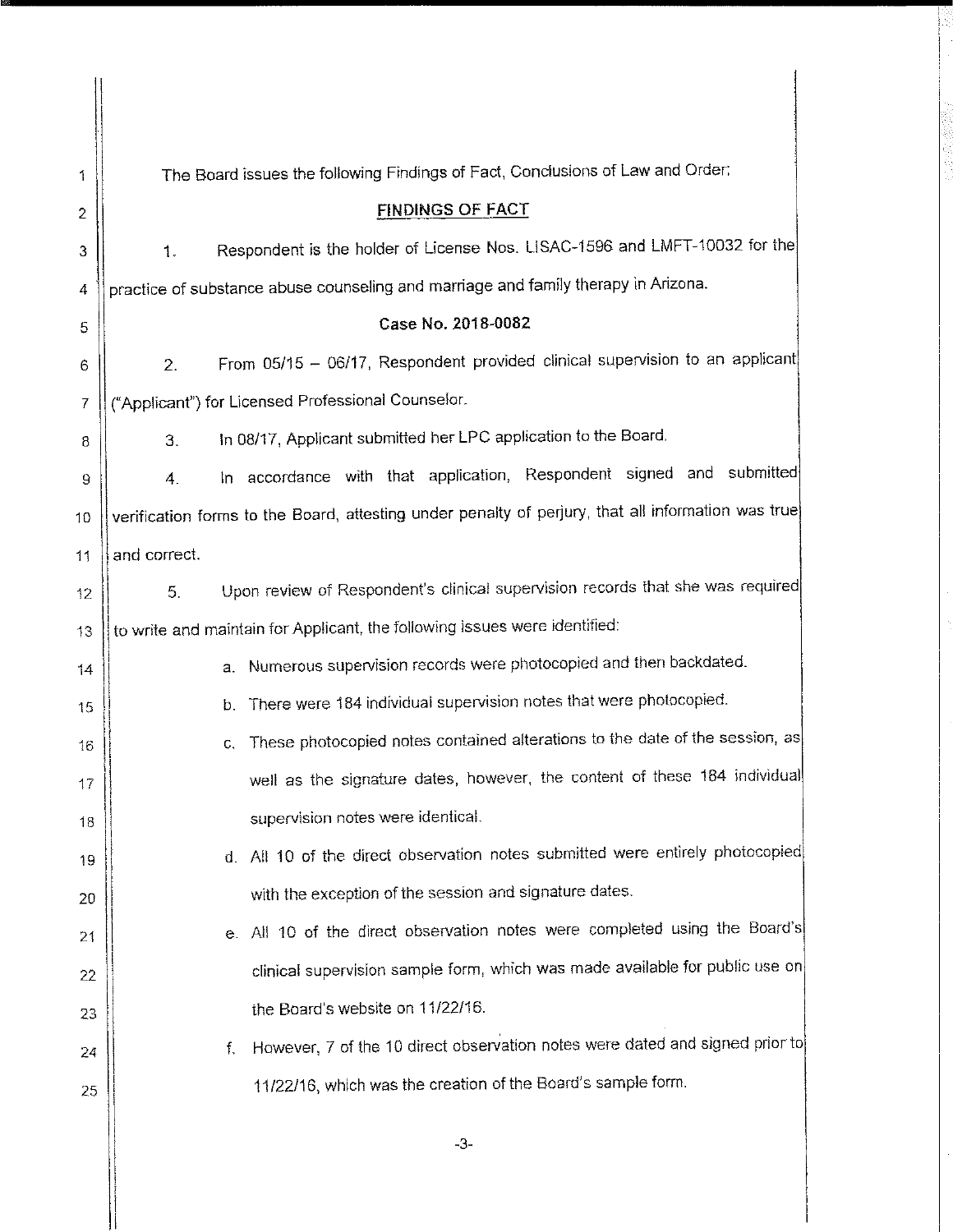| 1              | а.                                                                                                 | There were over 150 photocopied group supervision notes, which were                              |
|----------------|----------------------------------------------------------------------------------------------------|--------------------------------------------------------------------------------------------------|
| $\overline{2}$ |                                                                                                    | entirely identical with exception of alterations to the session and signature                    |
| З              |                                                                                                    | dates.                                                                                           |
| 4              | 6.                                                                                                 | Given the above information, the following was evident:                                          |
| 5              | a.                                                                                                 | During the time that supervision occurred, Respondent failed to generate or                      |
| 6              |                                                                                                    | maintain valid clinical supervision documentation.                                               |
| 7              |                                                                                                    | b. Respondent signed and submitted certifying statements to the Board                            |
| 8              |                                                                                                    | attesting under penalty of perjury that she understood the clinical supervision                  |
| 9              |                                                                                                    | requirements in R4-6-212 and that she maintained clinical supervision                            |
| 10             |                                                                                                    | records in accordance with the Board's rules.                                                    |
| 11             | C.                                                                                                 | Those certifying statements, which were made under penalty of perjury, were                      |
| 12             |                                                                                                    | false.                                                                                           |
| 13             | 7.                                                                                                 | Due to the numerous discrepancies, the fabrication of backdated records and the                  |
| 14             |                                                                                                    | inability to fully account for hundreds of photocopied supervision sessions, there was no viable |
| 15             | way to verify that clinical supervision actually occurred on the dates and times presented to the  |                                                                                                  |
| 16             | Board.                                                                                             |                                                                                                  |
| 17             |                                                                                                    | Case No. 2018-0088                                                                               |
| 18             | 8.                                                                                                 | From 06/15 - 08/17, Respondent provided clinical supervision to an applicant                     |
| 19             |                                                                                                    | ("Applicant") for Licensed Professional Counselor.                                               |
| 20             | 9.                                                                                                 | In 09/17, Applicant submitted her LPC application to the Board.                                  |
| 21             | 10.                                                                                                | In accordance with that application, Respondent signed and submitted                             |
| 22             | verification forms to the Board, attesting under penalty of perjury, that all information was true |                                                                                                  |
| 23             | and correct.                                                                                       |                                                                                                  |
| 24             | 11.                                                                                                | Upon review of Respondent's clinical supervision records that she was required                   |
| 25             |                                                                                                    | to maintain for Applicant, the following issues were identified:                                 |
|                |                                                                                                    | -4-                                                                                              |

 $\mathcal{L}^{\text{max}}_{\text{max}}$  and  $\mathcal{L}^{\text{max}}_{\text{max}}$ 

 $\omega_{\rm{max}}$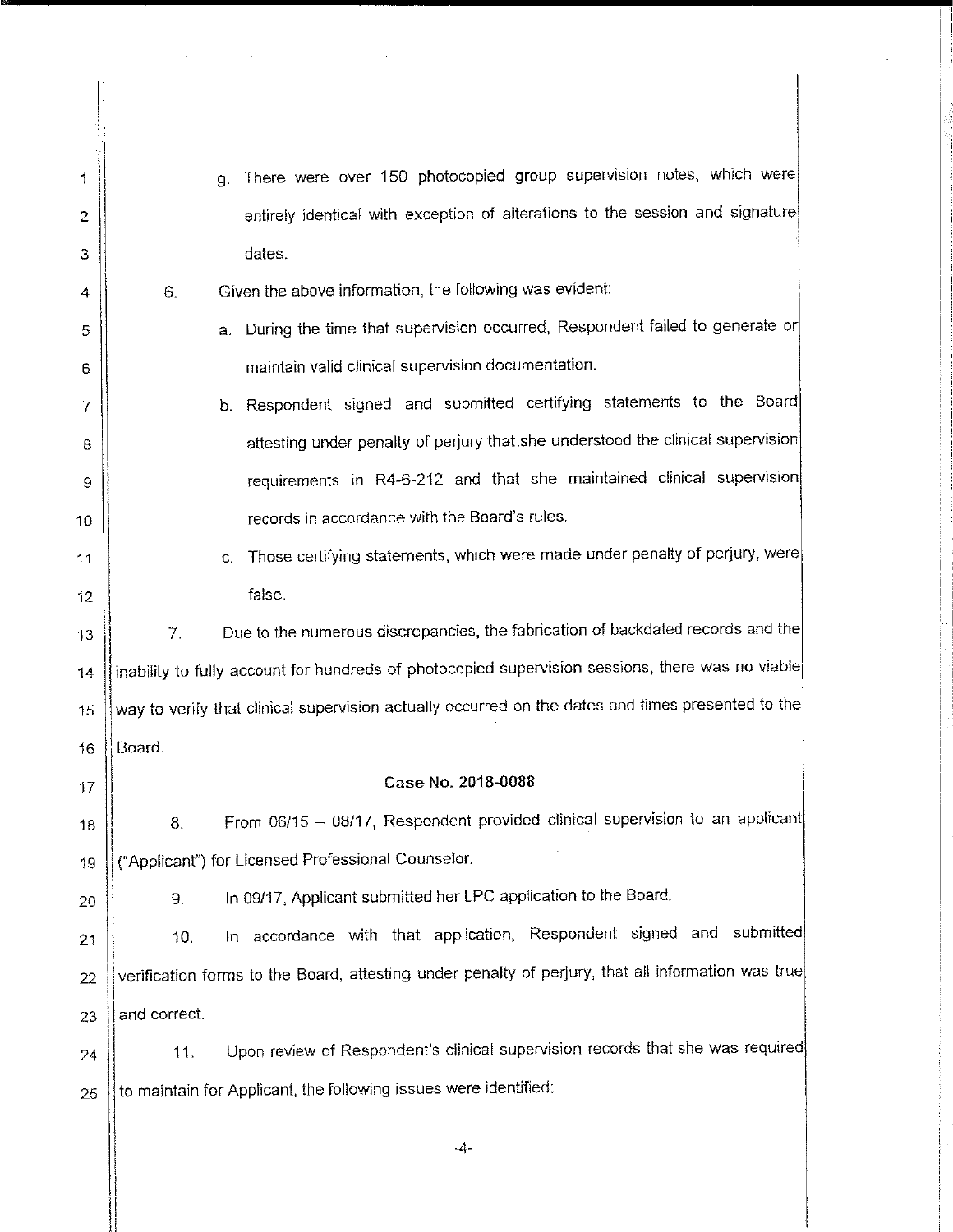| 1              |     | a. Respondent and Applicant documented all their supervision notes using a      |
|----------------|-----|---------------------------------------------------------------------------------|
| 2              |     | Board template that had not yet been developed when Respondent and              |
| 3              |     | Applicant signed dated numerous supervision notes.                              |
| 4              |     | b. In many instances, Respondent's signature was placed on the supervision      |
| 5              |     | notes months or even years after the fact.                                      |
| 6              | C.  | In one example, Respondent and Applicant documented a supervision               |
| $\overline{7}$ |     | session on 12/30/15, yet Respondent's signature was dated 07/18/17.             |
| 8              | d.  | In total, Respondent and Applicant submitted 113 individual supervision         |
| 9              |     | notes.                                                                          |
| 10             |     | e. 57 of the 113 notes were dated prior to 11/22/16, which was when the         |
| 11             |     | Board's sample template was first made available for public use.                |
| 12             | f.  | 41 of the 113 notes contain some form of visible alteration such as the         |
| 13             |     | adjustments made to the date of session, duration of session, or signature      |
| 14             |     | dates.                                                                          |
| 15             |     | g. 29 of the 113 notes were signed by Respondent approximately 1.5 years        |
| 16             |     | after the date of the session.                                                  |
| 17             | 12. | Given the above information, the following was evident:                         |
| 18             |     | a. During the time that supervision occurred, Respondent failed to generate or  |
| 19             |     | maintain valid clinical supervision as required.                                |
| 20             |     | b. Respondent signed and submitted certifying statements to the Board           |
| 21             |     | attesting under penalty of perjury that she understood the clinical supervision |
| 22             |     | requirements in R4-6-212 and that she maintained clinical supervision           |
| 23             |     | records in accordance with the Board's rules.                                   |
| 24             | c.  | Those certifying statements, which were made under penalty of perjury, were     |
| 25             |     | false.                                                                          |
|                |     |                                                                                 |

 $-5-$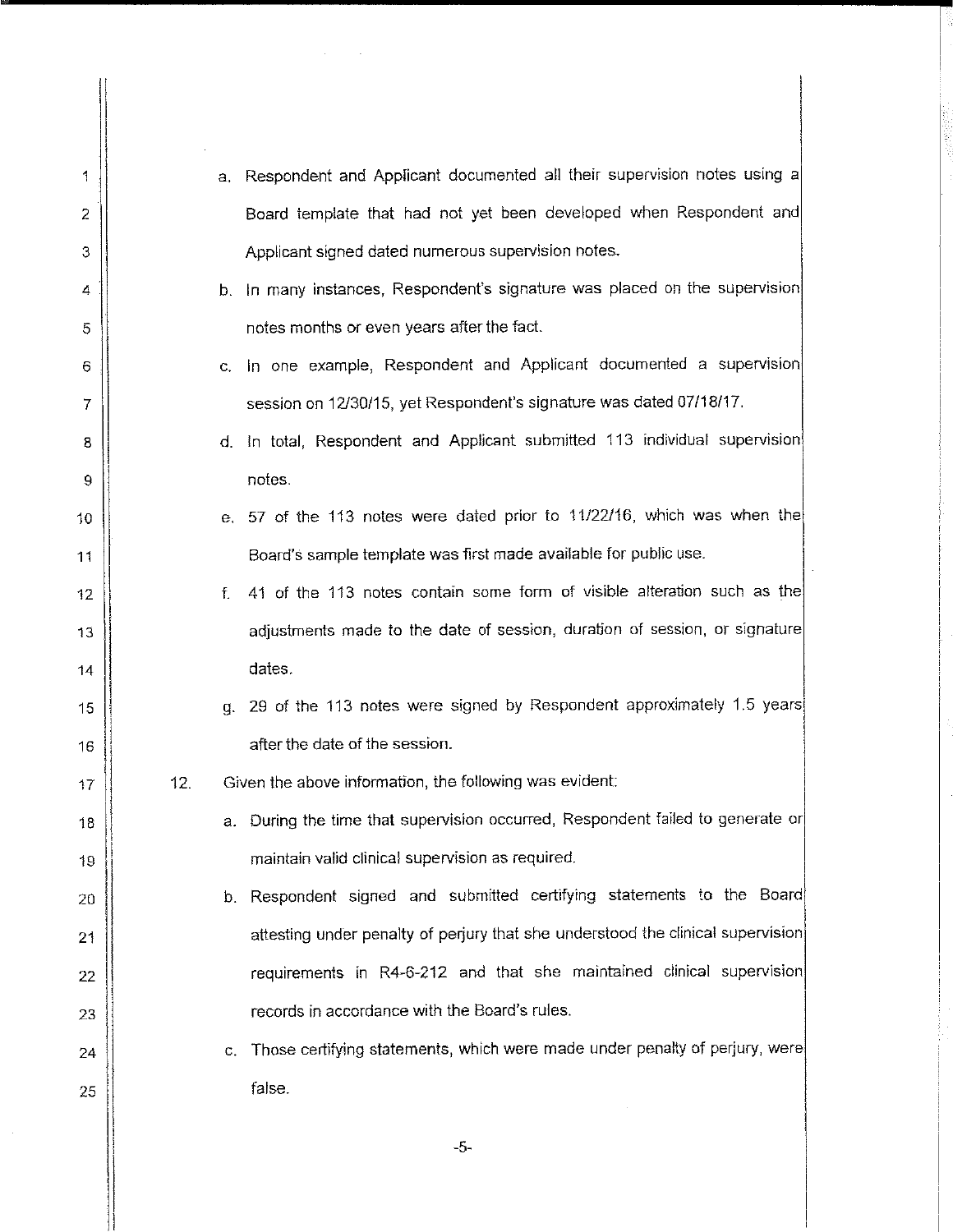1

#### Case No. 2019-0004

 $\overline{2}$  $13.$ From 04/15 - 04/16, Respondent provided clinical supervision to an applicant ("Applicant") for Licensed Professional Counselor. 3

 $\overline{4}$ 

 $14$ 

 $17$ 

18

19

20

 $21$ 

22

23

24

25

 $14.$ 

In 01/18, Applicant submitted her LPC application to the Board.

15. In accordance with that application, Respondent signed and submitted 5 6 verification forms to the Board, attesting under penalty of perjury, that all information was true  $\overline{7}$ and correct.

8  $16.$ Due to previous issues that the Board experienced with Respondent's clinical supervision records, the Board requested all clinical supervision documentation that was relied 9  $10$ upon when verifying their supervision hours.

 $17.$ 11 When the supervision records were requested, both Respondent and Applicant.  $12<sub>2</sub>$ as a matter of routine function, should have been able to produce identical and contemporaneously written clinical supervision records to the Board. 13

 $18.$ However, that did not happen.

In total, there were 3 sets of clinical supervision records that were ultimately 19. 15 submitted to the Board, each dissimilar from one another. 16

20. Upon review, there were various issues identified including the following:

a. There were numerous supervision notes that were documented on a Board clinical supervision template, which was not yet developed when many of the supervision notes were purportedly dated.

- b. The total number of supervision hours documented did not match the total number of hours that were originally claimed on Respondent and Applicant's verification forms.
	- c. There were numerous supervision notes that were retroactively created and then inappropriately signed with backdated signatures.

-6-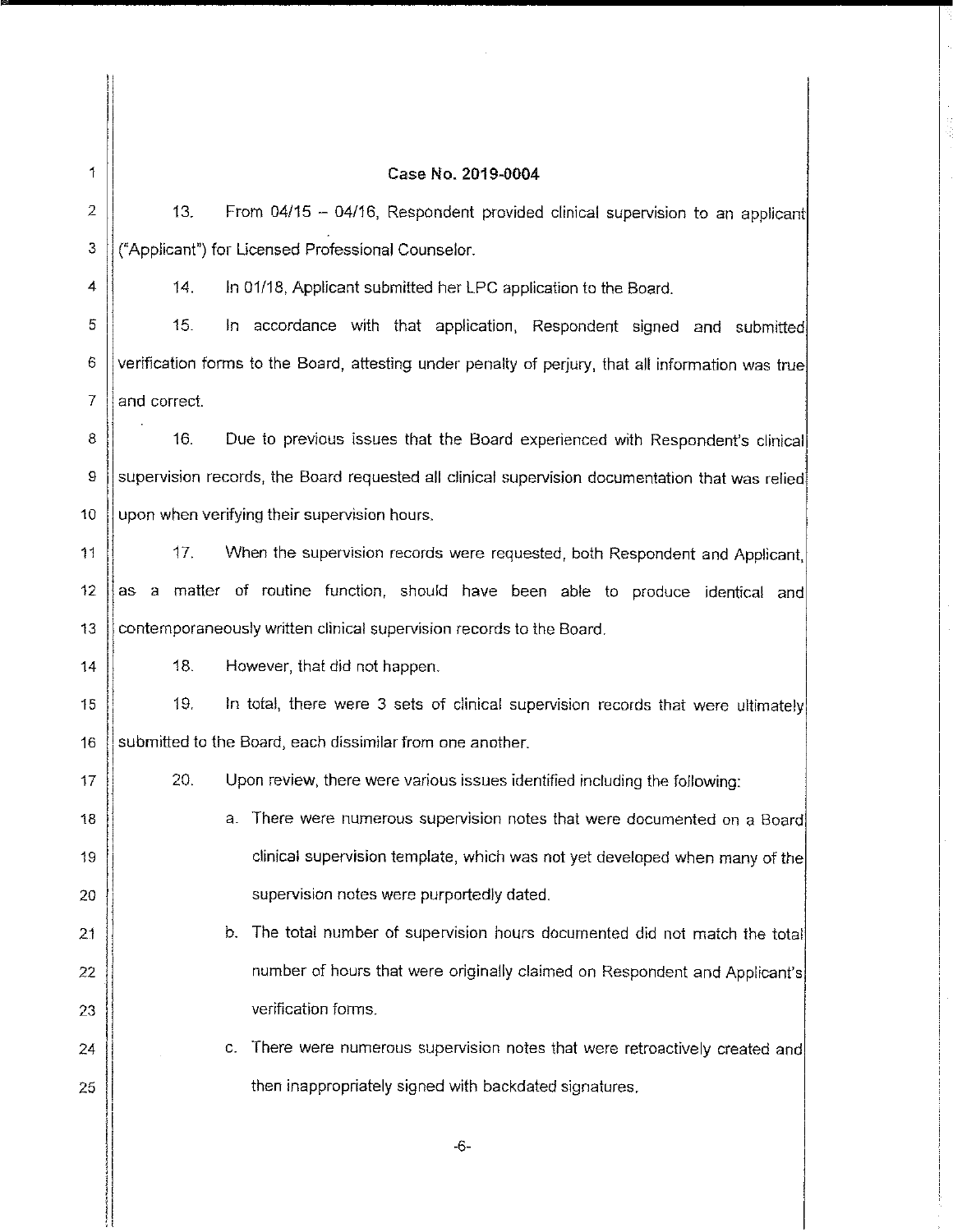| 1  |     | d. In one set of records, there were several clinical supervision sessions that            |
|----|-----|--------------------------------------------------------------------------------------------|
| 2  |     | were accumulated onto a single form.                                                       |
| 3  |     | Those single supervision forms contained the same content description, while<br>е.         |
| 4  |     | attempting to take credit for several dates.                                               |
| 5  |     | In another set of records, many of those accumulated supervision notes were<br>f.          |
| 6  |     | retroactively separated onto their own individual forms, and then falsely                  |
| 7  |     | backdated with signatures.                                                                 |
| 8  |     | In some instances, Respondent and Applicant produced clinical supervision<br>g.            |
| 9  |     | notes that were dated during times when Applicant was not employed with or                 |
| 10 |     | receiving clinical supervision from Respondent.                                            |
| 11 |     | h. For instance, Respondent and Applicant produced supervision notes dated                 |
| 12 |     | 01/12/15 and 06/15/17, which were both dates where Applicant was not                       |
| 13 |     | employed at the same agency where Respondent provided<br>clinical                          |
| 14 |     | supervision.                                                                               |
| 15 | 21. | Given the above information, the following was also made evident:                          |
| 16 |     | Respondent signed and submitted certifying statements to the Board<br>а.                   |
| 17 |     | attesting under penalty of perjury that she understood the clinical supervision            |
| 18 |     | requirements in R4-6-212 and that she maintained clinical supervision                      |
| 19 |     | records in accordance with the Board's rules.                                              |
| 20 |     | Those certifying statements, which were made under penalty of perjury, were<br>b.          |
| 21 |     | false.                                                                                     |
| 22 |     | <b>CONCLUSIONS OF LAW</b>                                                                  |
| 23 | 1.  | The Board has jurisdiction over Respondent pursuant to A.R.S. § 32-3251 et seq.            |
| 24 |     | and the rules promulgated by the Board relating to Respondent's professional practice as a |
| 25 |     | licensed behavioral health professional.                                                   |
|    |     |                                                                                            |

 $-7-$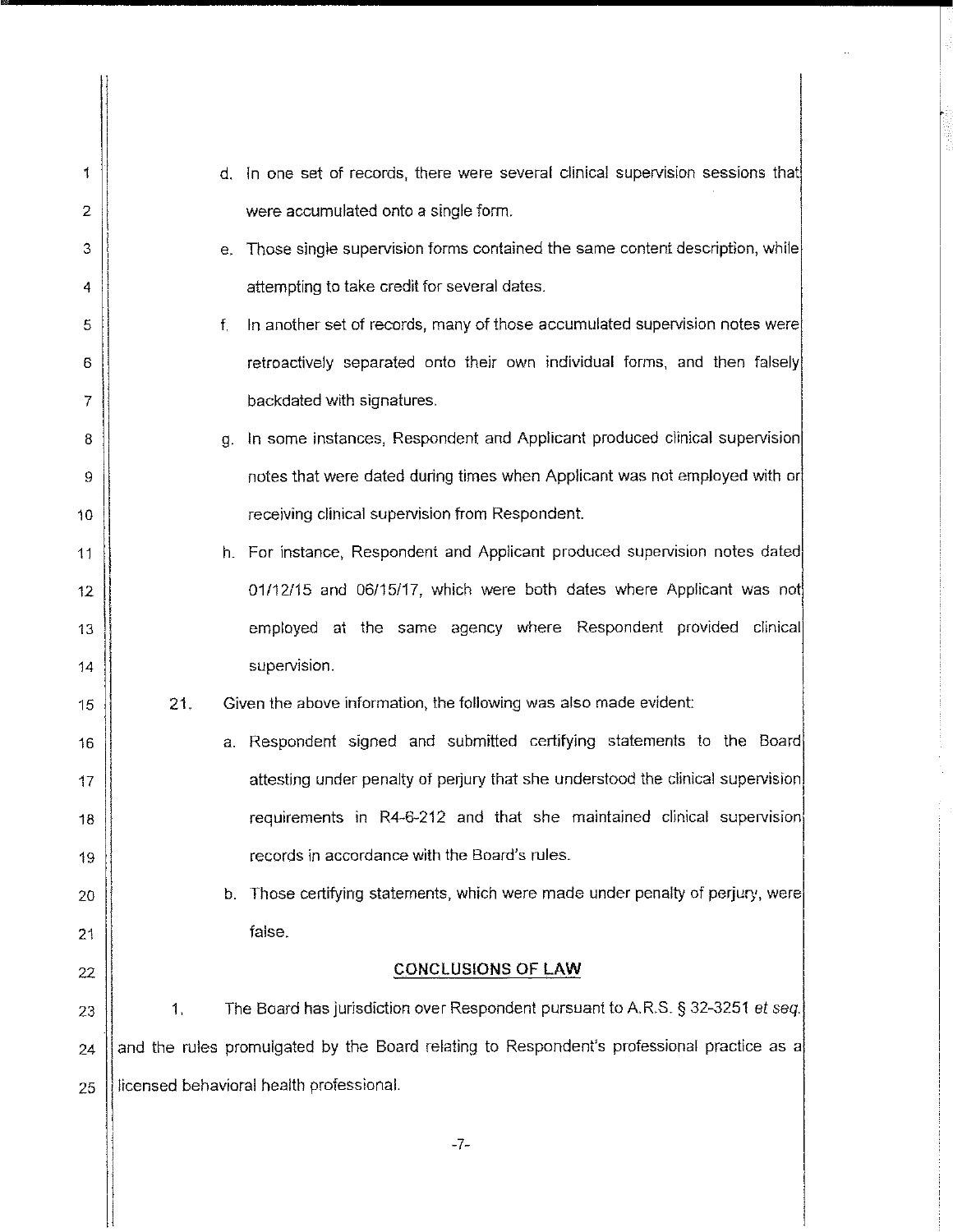$2.$ The conduct and circumstances described in the Findings of Fact constitute a 2 violation of A.R.S. § 32-3251(16)(c)(i), making any oral or written misrepresentation of a fact by 3 an applicant or licensee to secure or attempt to secure the issuance or renewal of a license.

4 3. The conduct and circumstances described in the Findings of Fact constitute a violation of A.R.S. § 32-3251(16)(I), engaging in any conduct, practice or condition that impairs 5 6 the ability of the licensee to safely and competently practice the licensee's profession.

#### **ORDER**

8 Based upon the foregoing Findings of Fact and Conclusions of Law, the parties agree to the provisions and penalties imposed as follows: 9

 $10$  $\mathbf{1}$ . Respondent's licenses, LMFT-10032 and LISAC-1596, will be placed on probation for 12 months, effective from the date of entry as signed below. 11

12  $\overline{2}$ Respondent shall not practice under their licenses, LMFT-10032 and LISAC-1596, unless they are fully compliant with all terms and conditions in this Consent Agreement. 13  $14$ If, for any reason, Respondent is unable to comply with the terms and conditions of this  $15$ Consent Agreement, they shall immediately notify the Board in writing and shall not practice 16 under their license until they submit a written request to the Board to re-commence compliance with this Consent Agreement. All such requests shall be pre-approved by the Board Chair or  $17$ designee. 18

3. 19 In the event that Respondent is unable to comply with the terms and conditions of this Consent Agreement, all remaining time frames shall be tolled and remain tolled until 20 such time as they are granted approval to re-commence compliance with the Consent 21 Agreement. 22

23

1

 $\overline{7}$ 

### **Continuing Education**

4. In addition to the continuing education requirements of A.R.S. § 32-3273, within 24 25 12 months of the effective date of this Consent Agreement, Respondent shall complete12 clock

 $-8-$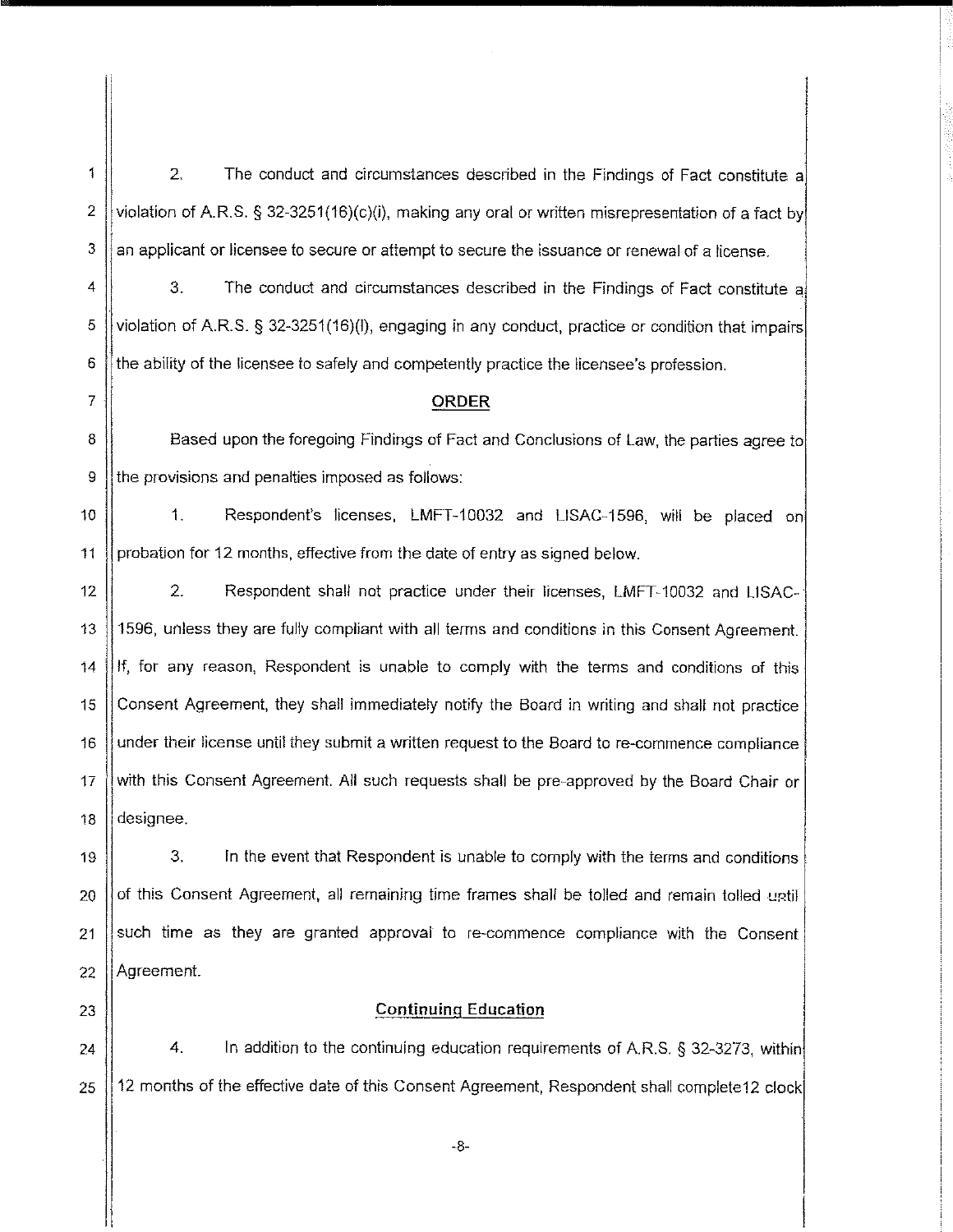hours of continuing education in Clinical Supervision Training. All required continuing education shall be pre-approved by the Board Chair or designee. Upon completion, Respondent shall  $\overline{2}$ submit a certificate of completion of the required continuing education. 3

In addition to the continuing education requirements of A.R.S. § 32-3273, within 5. 4 12 months of the effective date of this Consent Agreement, Respondent shall take and pass a 5 three semester credit hour graduate level behavioral health ethics course from a regionally 6 accredited college or university, pre-approved by the Board Chair or designee. Upon  $\overline{7}$ completion, Respondent shall submit to the Board an official transcript establishing completion 8 of the required course. 9

**Practice Restriction** 

**GENERAL PROVISIONS** 

**Civil Penalty** 

Respondent is prohibited from providing clinical supervision for 12 months.

10

 $11$ 

 $\ddot{\mathbf{1}}$ 

6.

 $12$ 13

14

15

Subject to the provisions set forth in paragraph 8, the Board imposes a civil 7.

penalty against the Respondent in the amount of \$1,000.00.

Respondent's payment of the civil penalty shall be stayed so long as Respondent 8. 16 remains compliant with the terms of this Consent Agreement. If Board staff determines that  $17$ Respondent is noncompliant with the terms of this Consent Agreement in any respect, with the 18 exception of the tolling provision under paragraph 3, the stay of the civil penalty payment shall 19 be automatically lifted and payment of the civil penalty shall be made by certified check or 20 money order payable to the Board within 30 days after being notified in writing of the lifting of 21 the stay. 22

Within 10 days of being notified of the lifting of the stay, Respondent may request 9. 23 that the matter be reviewed by the Board for the limited purpose of determining whether the 24 automatic lifting of the stay was supported by clear and convincing evidence. If the Board 25

 $-Q$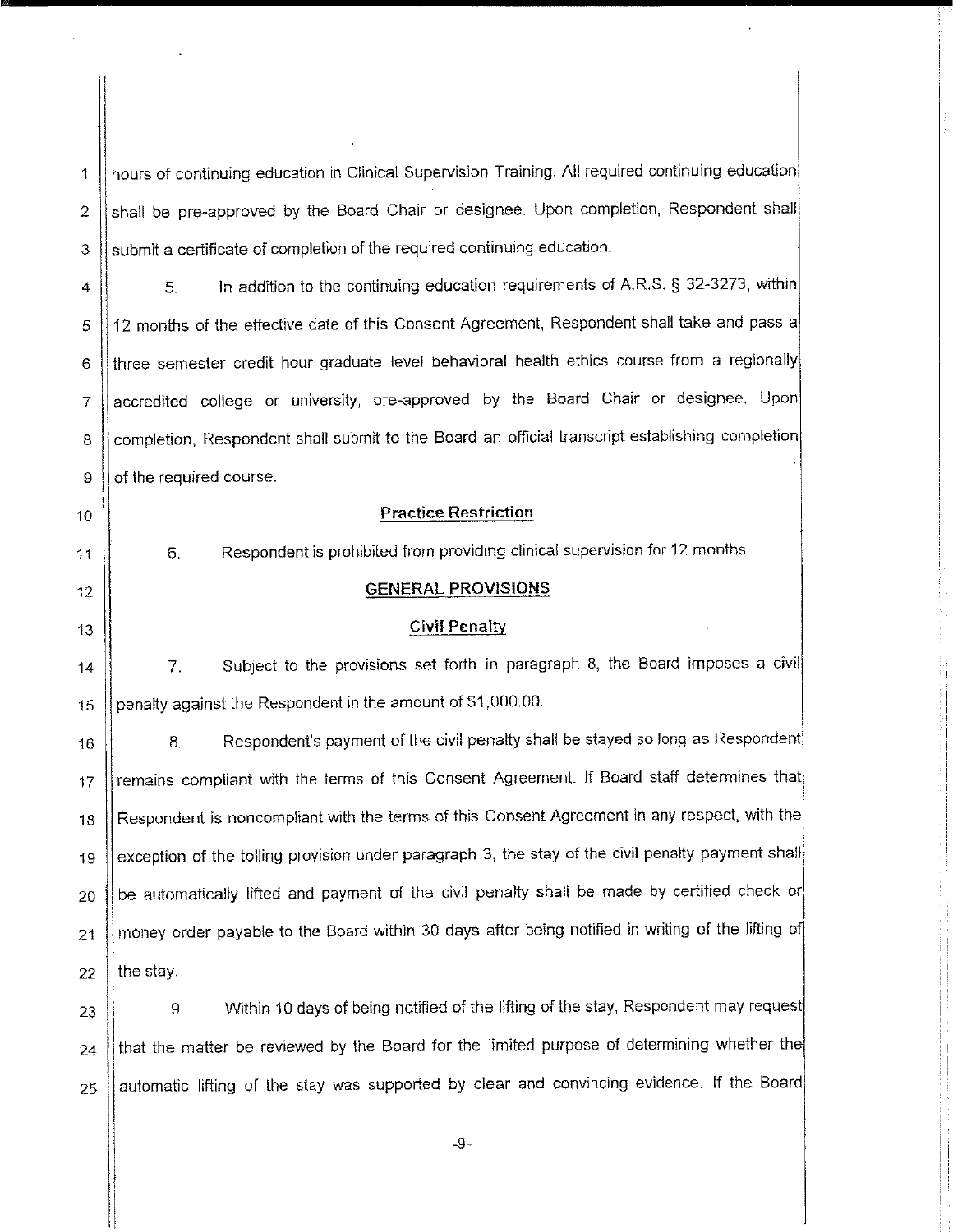receives the written request within 10 days or less of the next regularly scheduled Board meeting, the request will not be heard at that meeting, but will be heard at the next requiarly scheduled Board meeting. The Board's decision on this matter shall not be subject to further review.

1

 $\overline{2}$ 

3

4

5  $10.$ The Board reserves the right to take further disciplinary action against 6 Respondent for noncompliance with this Consent Agreement after affording Respondent notice  $\overline{7}$ and an opportunity to be heard. If a complaint is filed against Respondent for failure to comply 8 with this Consent Agreement, the Board shall have continuing jurisdiction until the matter is final 9 and the period of probation shall be extended until the matter is final.

10  $11<sub>1</sub>$ If Respondent currently sees clients in their own private practice, and obtains any  $11$ other type of behavioral health position, either as an employee or independent contractor, where they provide behavioral health services to clients of another individual or agency, they shall  $12$ comply with requirements set forth in paragraphs 12 through 14 below.  $13$ 

 $12.$ Within 10 days of the effective date of this Order, if Respondent is working in a  $\overline{14}$ position where Respondent provides any type of behavioral health related services or works in a 15 setting where any type of behavioral health, health care, or social services are provided,  $16<sub>1</sub>$ 17 Respondent shall provide the Board Chair or designee with a signed statement from Respondent's employer(s) confirming Respondent provided the employer(s) with a copy of this 18 Consent Agreement. If Respondent does not provide the employer's statement to the Board 19 within 10 days of the effective date, the Board will provide Respondent's employer(s) with a 20 copy of the Consent Agreement. 21

22  $13.$ If Respondent is not employed as of the effective date of this Order, within 10 days of accepting employment in a position where Respondent provides any type of behavioral 23 24 health related services or in a setting where any type of behavioral health, health care, or social services are provided. Respondent shall provide the Board Chair or designee with a written 25

 $-10-$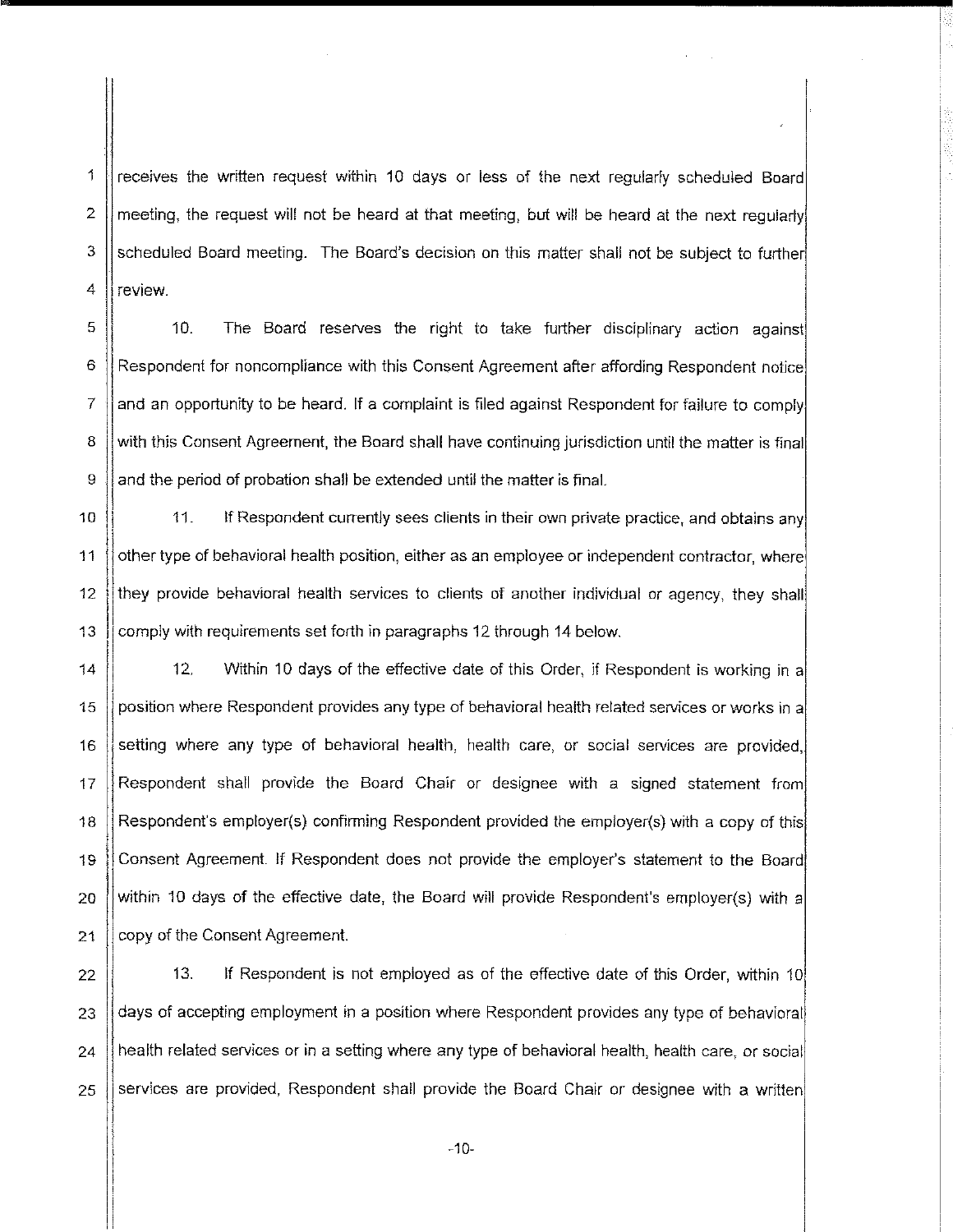statement providing the contact information of their new employer and a signed statement from  $\ddagger$ Respondent's new employer confirming Respondent provided the employer with a copy of this  $\overline{2}$ Consent Agreement. If Respondent does not provide the employer's statement to the Board 3 within 10 days, as required. Respondent's failure to provide the required statement to the Board 4 shall be deemed a violation of A.R.S. § 32-3251(16)(n) and the Board will provide Respondent's 5 employer(s) with a copy of the Consent Agreement. 6

If, during the period of Respondent's probation, Respondent changes 7  $14.$ employment, resigns, is involuntarily terminated, resigns in lieu of termination, or goes on 8 extended leave of absence for whatever reason that may impact their ability to timely comply 9 with the terms of probation, Respondent shall, within 10 days of the aforementioned acts, inform 10 the Board of their change of employment status. After the change and within 10 days of 11 accepting employment in a position where Respondent provides any type of behavioral health  $12$ related services or in a setting where any type of behavioral health, health care, or social 13 services are provided, Respondent shall provide the Board Chair or designee a written 14 statement providing the contact information of their new employer(s) and a signed statement 15 from Respondent's new employer(s) confirming Respondent provided the employer(s) with a 16 copy of this Consent Agreement. If Respondent does not provide the employer's statement to  $17$ the Board within 10 days, as required, Respondent's failure to provide the required statement to 18 the Board shall be deemed a violation of A.R.S. § 32-3251(16)(n) and the Board will provide 19 Respondent's employer(s) with a copy of the Consent Agreement. 20

 $15.$ Respondent shall practice behavioral health using the name under which they 21 are licensed. If Respondent changes their name, they shall advise the Board of the name  $22$ change as prescribed under the Board's regulations and rules. 23

 $16.$ Prior to the release of Respondent from probation, Respondent must submit a 24 written request to the Board for release from the terms of this Consent Agreement at least 30 25

 $-11-$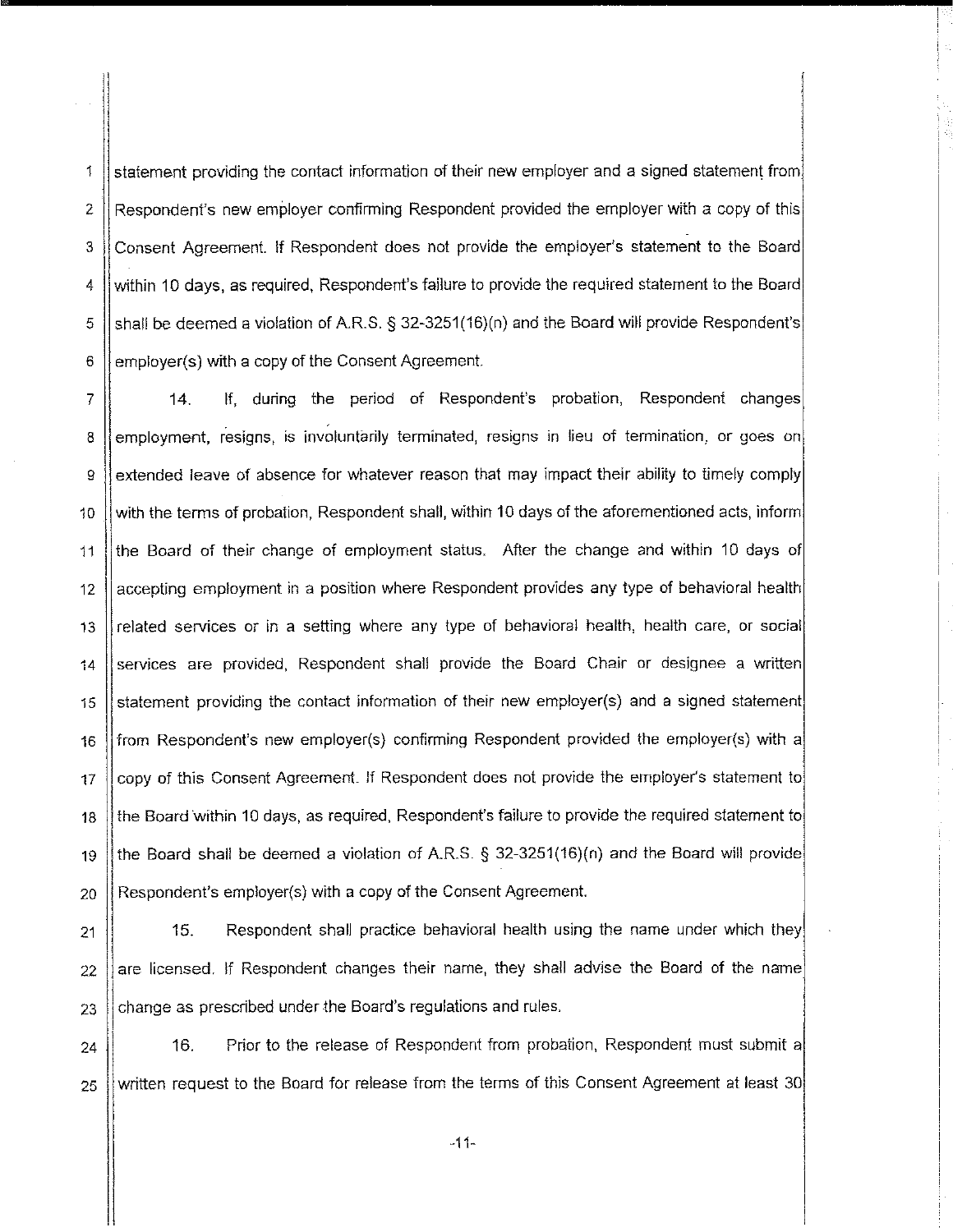days prior to the date they would like to have this matter appear before the Board. Respondent 1 may appear before the Board, either in person or telephonically. Respondent must provide  $\overline{2}$ evidence that they have successfully satisfied all terms and conditions in this Consent 3 Agreement. The Board has the sole discretion to determine whether all terms and conditions of 4 this Consent Agreement have been met and whether Respondent has adequately demonstrated 5 that they have addressed the issues contained in this Consent Agreement. In the event that the 6 Board determines that any or all terms and conditions of this Consent Agreement have not been 7 met, the Board may conduct such further proceedings as it determines are appropriate to 8 address those matters. 9

Respondent shall bear all costs relating to probation terms required in this  $17.$  $10<sup>10</sup>$ Consent Agreement. 11

 $18.$ Respondent shall be responsible for ensuring that all documentation required in  $12<sup>12</sup>$ this Consent Agreement is provided to the Board in a timely manner.  $13$ 

> This Consent Agreement shall be effective on the date of entry below. 19.

This Consent Agreement is conclusive evidence of the matters described herein 20. 15 and may be considered by the Board in determining appropriate sanctions in the event a  $16$ subsequent violation occurs. 17

18

19 20

21

22

23

24

25

14

Shannon E. McQuaid

 $10 - 9 - 18$ 

BOARD ACCEPTS, SIGNS AND DATES THIS CONSENT AGREEMENT

PROFESSIONAL ACCEPTS, SIGNS AND DATES THIS CONSENT AGREEMENT

Dated this  $\mathcal{D}^h$  day of October  $.2018.$ By:

**TOBI ZAVALA, Executive Director** Arizona Board of Behavioral Health Examiners

 $-12-$